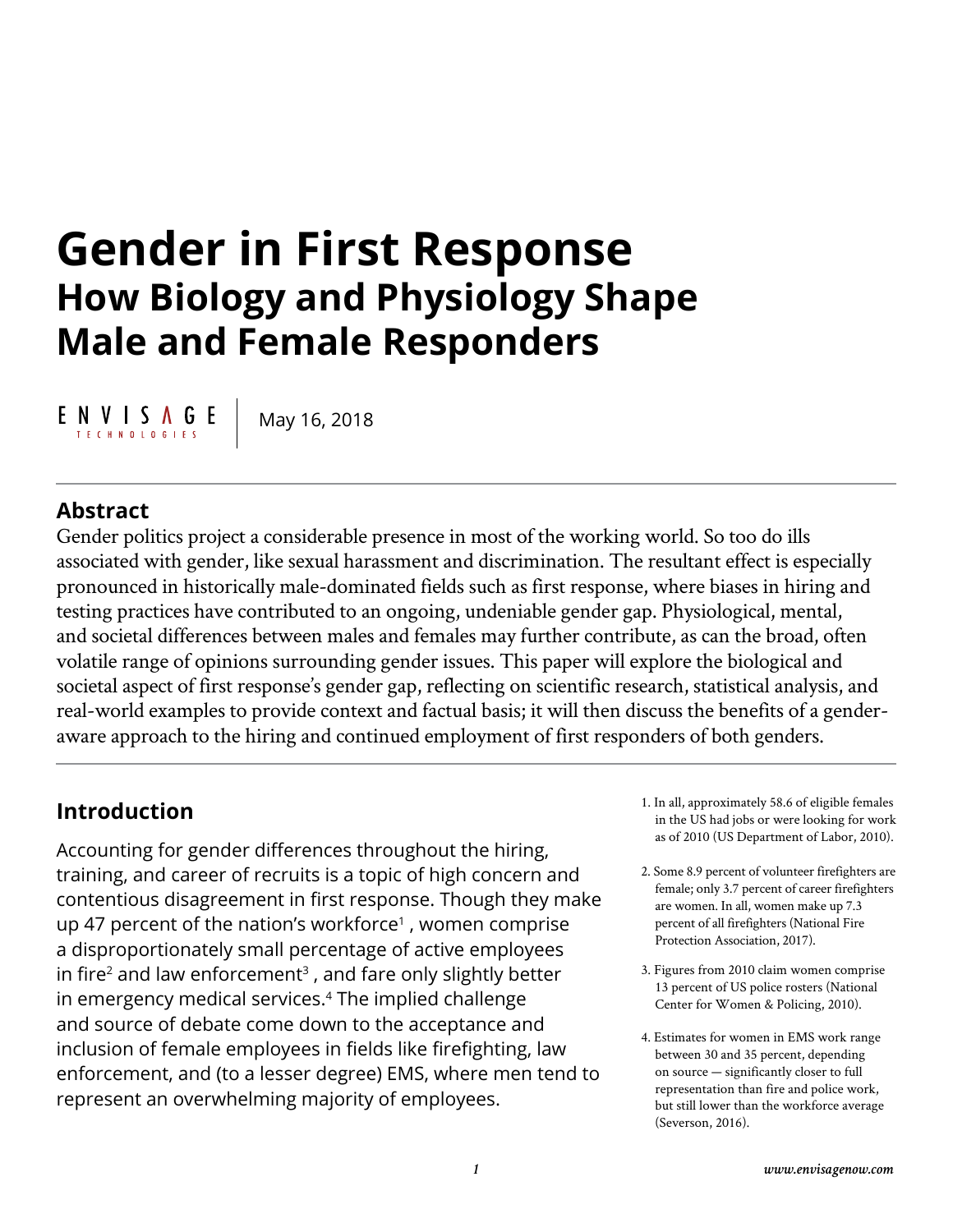As with all aspects of gender politics—described here as the actions, behaviors, and outcomes that stem from gender differences—the factors behind the figures are innumerable and endlessly complex. It would be easy to say a lack of interest from women has created such a lopsided first responder workforce or chalk the gap up to latent and active sexism. While these issues undoubtedly contribute to some part of the disparity, attempting to assign one cause to the issue is too simplistic.

Concerns surrounding gender equality also risk another sort of simplification, however. The idea that perfect parity overrides all other needs or concerns is a potentially dangerous thought in a field where physical exertion is a common need and saving lives is a core goal. The fear of litigation or similar trouble keeping organizations from hiring the most qualified<sup>5</sup> personnel is frequently presented as a concern on the "other side" of the gender gap because of this—though this thought must be balanced against the extreme gender gap and unfair screening practices female applicants face.

Considerations like the above suggest the need for a genderaware approach to solving the divide, specifically a responder field that takes into account the skills, abilities, and inherent talents popularly ascribed to the genders in its roster. Offering hiring, training, and qualification practices that more closely mirror the realities of the job at hand could result in gender distribution closer to the national average and a broader base of available talent for first responder organizations across the country. Currently most public safety organizations require a physical fitness test that is pass or fail for applicants prior to reviewing softer skills such as life experiences and perspectives, which may bring greater value than sheer physical fitness.

## **Physiological differences between male, female responders are deeper than meets the eye**

Men and women do not bring the same biological and physiological qualities to a given first response job. As a sexually dimorphic species, men and women display several notable differences at even the quickest glance, many of which have little or nothing to do with their reproductive roles.

5. In one recent, controversial move, a New York Fire Department cadet was elevated to probationary firefighter status despite "[failing] a crucial fitness exam." Proponents say this is a victory over unfair test design, while others outside and within the department have expressed concerns about working alongside any cadet who can't pass the fitness exam. Numerous other cadets were removed from consideration for failing the same exam (Ford, 2015).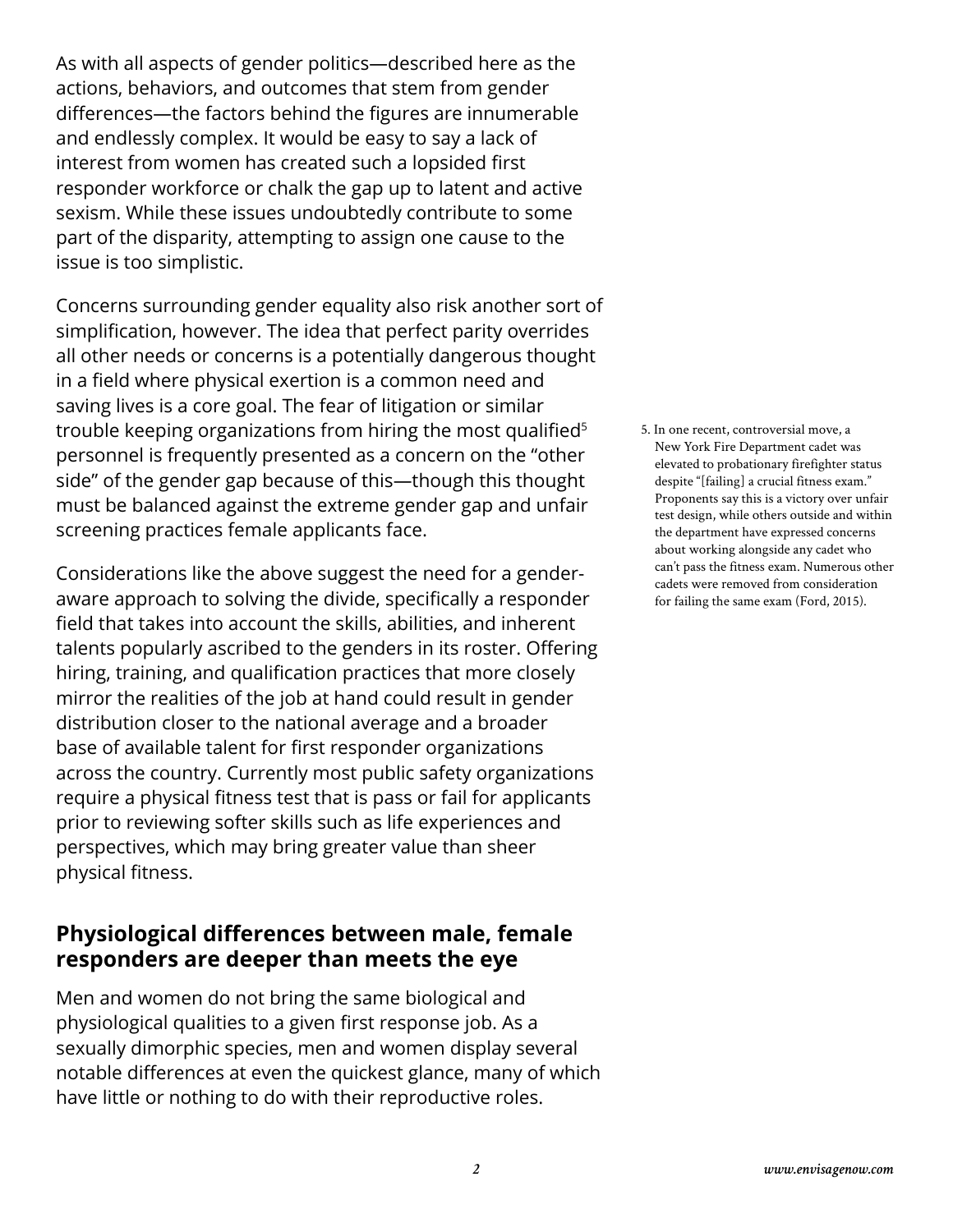Men are generally taller than women are, their physiology boasts greater upper-body muscle mass,<sup>6</sup> and they tend to have larger hands and feet.

Alongside the extra mass, thicker fibers allow men to derive more pound-for-pound strength from the muscle they have.<sup>7</sup> The comparative advantages of the male cardiovascular and circulatory systems are similarly notable. On average, men can achieve higher heart rates, deliver more oxygen to active muscles, pump more blood, and inhale and hold more air than females.8

The respective amounts of testosterone and estrogen the male and female body generate go a long way towards explaining these differences. At a very high level, the male body's enhanced production of testosterone helps it create more muscle mass. On the inverse, the female body's higher estrogen levels equate to more fat production, smaller size, and less muscle-building efficiency—though physiological differences could also result in enhanced performance for women and relative weaknesses for men, both of which will be discussed later in this paper.

Finally, it is worth noting that these ideas, while commonly known and are generally true, are just that: generalities. There are undoubtedly many women with better, stronger musculature than the average male, particularly fitnessminded women who spend the time and effort required to train.

# **The inherent biases of physical fitness screens**

The above factors contribute to a common line of reasoning: In a job where physical performance is paramount, people with a natural predisposition toward it are arguably best suited for the job. From the firefighter kicking down a door to the police officer chasing a fleeing suspect to the EMT professionals team lifting a hefty patient, many tasks responders carry out are presumably aligned to the strengths, advantages, and efficiencies of the male body.

However, the above argument often falls flat when considering the broad range of tools already used by responders today. Every time an officer uses OC spray to incapacitate a stronger

- 6. Testosterone, the same hormone that allows for greater muscle mass, also gives the average man greater bone density than the average woman (8fit, 2016).
- 7. The European Journal of Applied Physiology and Occupational Physiology attributes this added efficiency to thicker muscle fiber. However, the same research notes that the size discrepancy can come from lifestyle and fitness factors as well as biological ones, suggesting fitness-minded female recruits may be able to bridge at least some of the gap (Miller et. al, 1993).
- 8. Perhaps unsurprisingly, the male heart is also able to deliver more blood per pump. This, along with the oxygen-delivery benefits, adds to the enhanced male ability to build muscle and efficiency thereof (Niedziocha, 2015).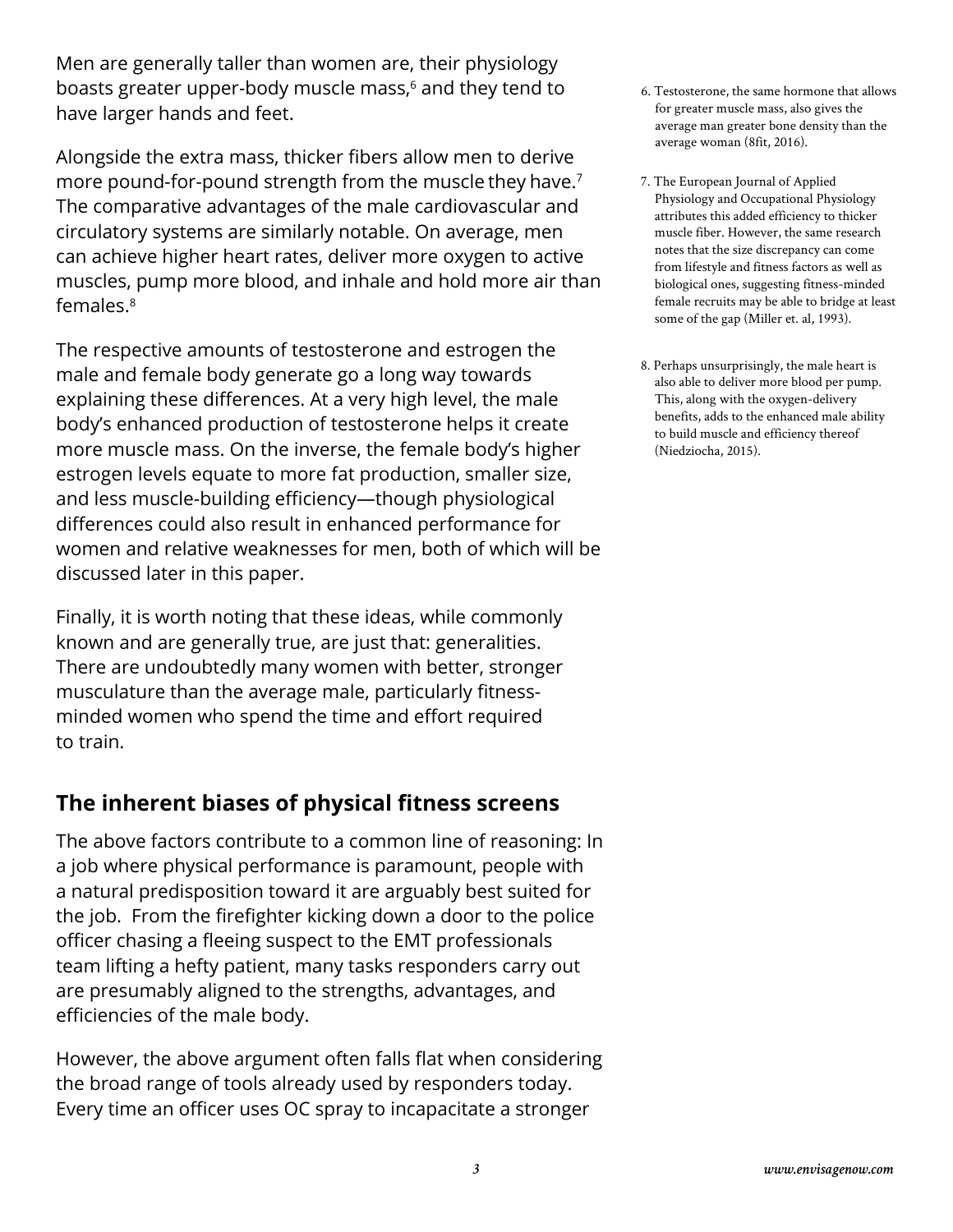suspect, an EMS team uses a stretcher to move a patient that'd otherwise be too heavy to carry, or a firefighter breaches the door of a burning building with a Halligan (among numerous other examples), a responder is, in effect, overcoming a physical deficit with the help of tools. Similarly, fitness training and policies are designed to make any size body or body type more strength-efficient.

Other objectors routinely raise the idea that standards are standards. If all applicants are required to carry out the same tasks, shouldn't they be required to meet the same fitness performance goals?

Recent events in Corpus Christi, Texas, during which the United States Department of Justice (USDOJ) investigated and eventually sued the local police department for testing practices that violated the Civil Rights Act, call attention to the issue's many complexities.<sup>9</sup> Some 63 percent of male applicants cleared the department's physical fitness screen, while only 19 percent of females did the same. All told, women accounted for only 9.6 percent of Corpus Christi's police hires during the four-year period the noncompliant test was in place, lower than the already-slim national average for female police. Similar legal actions were filed against the Pennsylvania State Police in 2014, when a biased testing program unfairly excluded 119 women from a chance to compete for open roles.10

In both situations, the term business necessity comes into play. The USDOJ determined the tests did not reflect a legitimate need—that is to say, the inability to complete a 300-meter run or scale a 5'6" wall would not seriously diminish a recruit's capacity to perform in the role. Combined with an unnaturally low pass rate for female recruits, these concerns ultimately meant the screening practices violated the Civil Rights Act. Chief Justice Warren E. Burger noted in his opinion on Griggs v. Duke Power Co., the Supreme Court case that gave the "business necessity" language its legal teeth: "Tests are useful servants, but […] they are not to become masters of reality."<sup>11</sup>

To this end, skewed results and USDOJ findings lead one to wonder whether the noncompliant tests were geared towards 9. The city eventually agreed to extend \$700,000 in back pay to female applicants who should've been accepted into the ranks, but were cut due to illegal testing standards (US Department of Justice, 2013).

10. In this instance, applicants were required to complete a "300-meter run, sit-ups, push-ups, a vertical jump and a 1.5-mile run," each with a cut-off score (Associated Press, 2014).

11. The same case confirms that motivation has little to do with whether a given test is discriminatory. Though the people who designed the entrance exams in Texas and Pennsylvania likely did not have discriminatory practices in mind, the result was still gender discrimination putting them in violation of the Civil Rights Act (Findlaw, accessed 2017).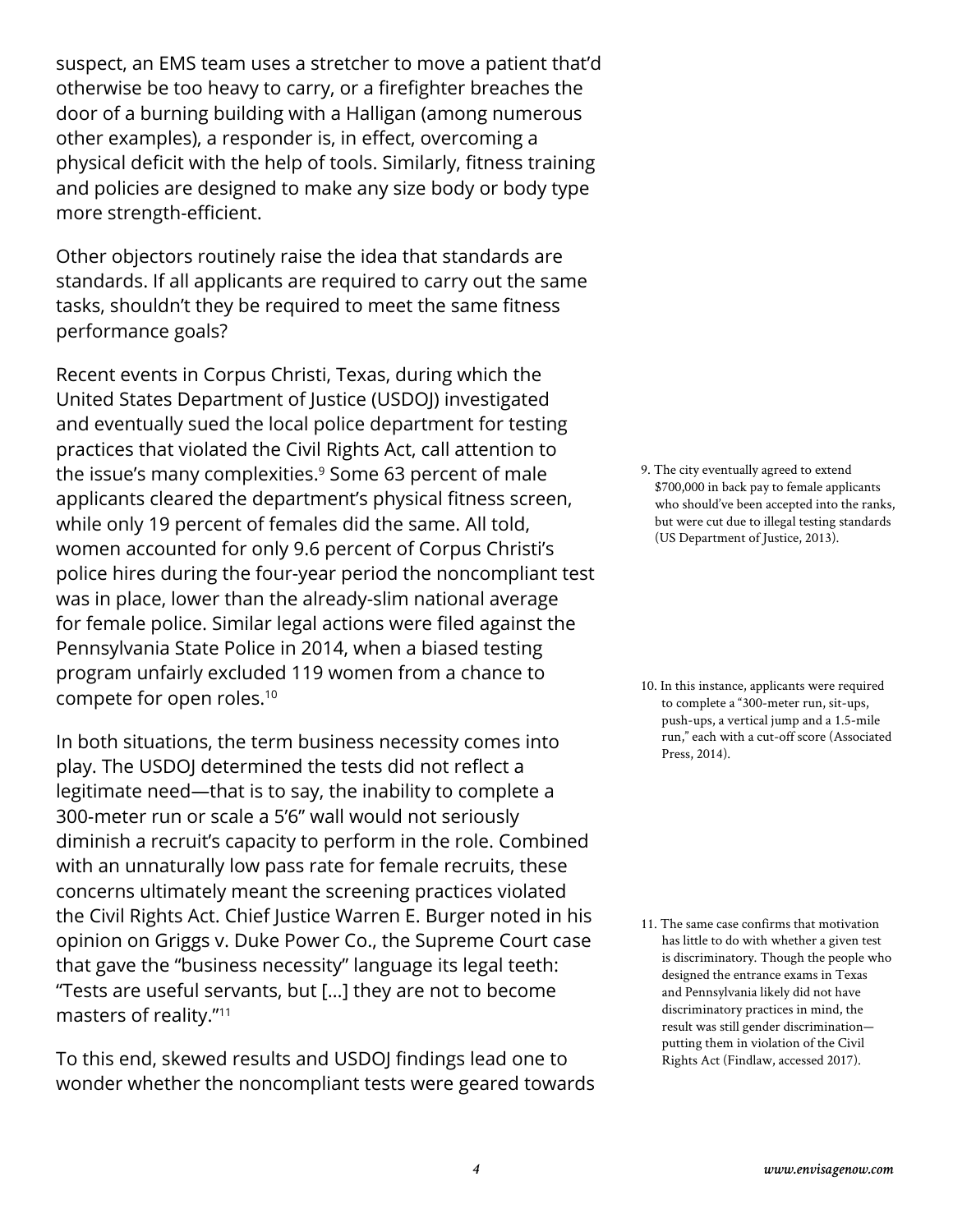the actual physical rigors of first response work or arbitrary figures designed to gauge some equally arbitrary, idealized level of fitness. Moreover, one wonders if tests designed in a male-dominated field might feature challenges designed for relatively fit men, even if the bias is unintentional. Former state and federal prosecutor Val Van Brocklin also raises an interesting point about the fluid nature of many tasks within the first responder world. If "there's always going to be a bigger, stronger bad guy" than a given officer and numerous tools are available to level the playing field, is there any valid reason for standards to favor the lower end of male performance and the high end of female capability?<sup>12</sup>

These questions are at the heart of a debate that has gone on for decades, particularly where the idea of dual or double standards are involved. In the military, for instance, disparate physical training (PT) standards for male and female recruits have long been the subject of ire. Proponents say the dual standards account for ideal fitness levels for the two genders, while detractors claim the dichotomy provides a convenient, arguably cynical way for leadership to hit important quotas or maliciously comply with gender-based requirements. The idea that lower physical training standards result in personnel being less equipped or worthy for the job may also create unfair division in the ranks. The officer or firefighter who feels he has more right to say he earned the job due to a harder training or acceptance regimen, for instance, may make comments or otherwise contribute to a culture that makes equally qualified female colleagues feel unwelcome.

This debate has only gained nuance since the Pentagon opened combat positions to female recruits in 2015. One female Marine writing for the New York Times says dual PT standards and single combat integration tests, "allows the Marine Corps to say that women aren't up to the challenges of combat," for one example of the complex opinions this situation generates. The Marine goes on to say that PT standards should be identical because of this concern.<sup>13</sup>

12. To negate this problem, Van Brocklin recommends a mandatory pre-application fitness regimen for all cadets, with those who complete it to satisfaction and pass the application process going into a more in-depth series of job skills trainings (Van Brocklin, 2013).

13. The Marine Lt. Col. says effecting a unified standard would cause more female recruits to wash out earlier, but give the Marine Corps and other branches of the service a more qualified group of potential combat service members (Germano, 2015).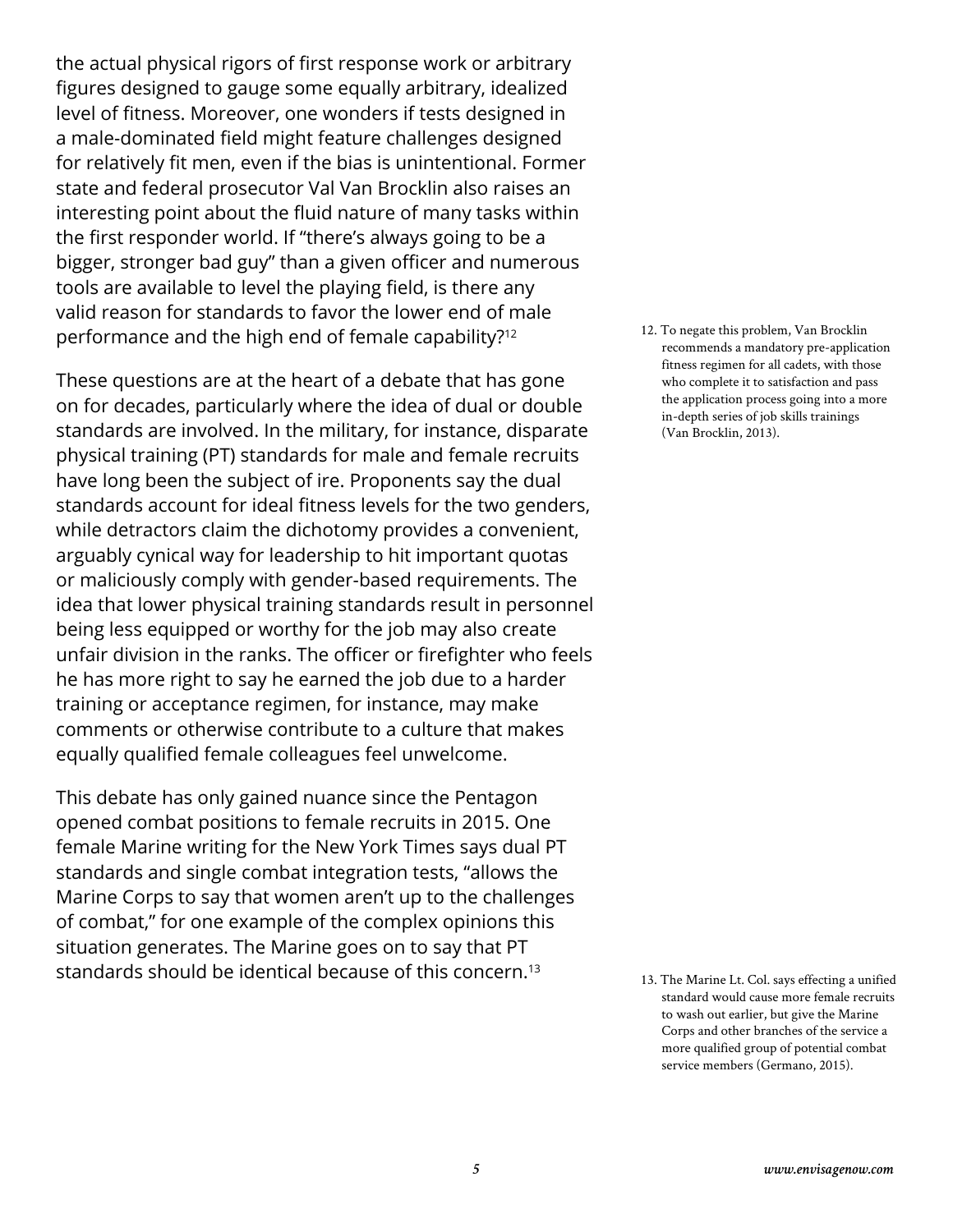# **Women, like men, bring unique qualities to first responder roles**

Discussion of training inequality aside, physical capability is only one trait a responder must bring to their role. Furthermore, women also have the potential to bring gender-specific traits—or at least gender-common traits—to responder organizations. Like the male tendency towards physical strength and agility, most of these traits are borne from documented physical and biological differences, and many align with emergent needs of current-day police stations and firehouses. This underscores both the changing nature of first response and the growing impracticality of the gender gap within it.

The "hardwired difference between male and female brains" noted in one Independent article explains many such skills. Connections in the typical woman's brain are "more likely to run from side to side between the left and right hemispheres of the brain," than a man's, a bit of neural wiring that results in better aptitude for verbal, intuition, and memory-focused tasks.<sup>15</sup> These traits could be quite helpful in a field like law enforcement, where perceptions and emotions color one's ability to read the truth behind a situation or gauge a suspect's trustworthiness. Combined with inherent verbal intelligence, these skills have left female officers in high demand in locations like Upper Allen Township, Pennsylvania, where leadership laments a "local void" of female recruits.16

However, it is also important to note that thinking only women can handle a given task is a dangerous line of thinking. Placing male and female recruits in exclusive boxes in terms of the skills and traits they bring is unfair to people on both sides of the gender divide, considering the diverse lot of capabilities responders of both genders offer individually.

Beyond the obvious benefits to a police officer, an aboveaverage ability to retain information is a highly desirable trait in firehouses. Competent firefighters must call back on an impressive array of job training including procedural info and technical information, and practical data (the number and location of exits on a given floor level, for instance).

These are not the only advantages female recruits hold over men, though. Many women have peripheral vision that

- 15. The difference in connection is also thought to be the source of a woman's (comparatively) stronger sense of "emotional intelligence," a trait that could be useful in numerous public interactions. (Connor, 2013).
- 16. Officers in other Pennsylvania police departments claim that women make up less than 10 percent of total applicants, but that those who have landed the job are some of the area's "top producers." Of the roughly 4500 police officers in areas covered by the article, less than six percent were female. (Miller, 2012).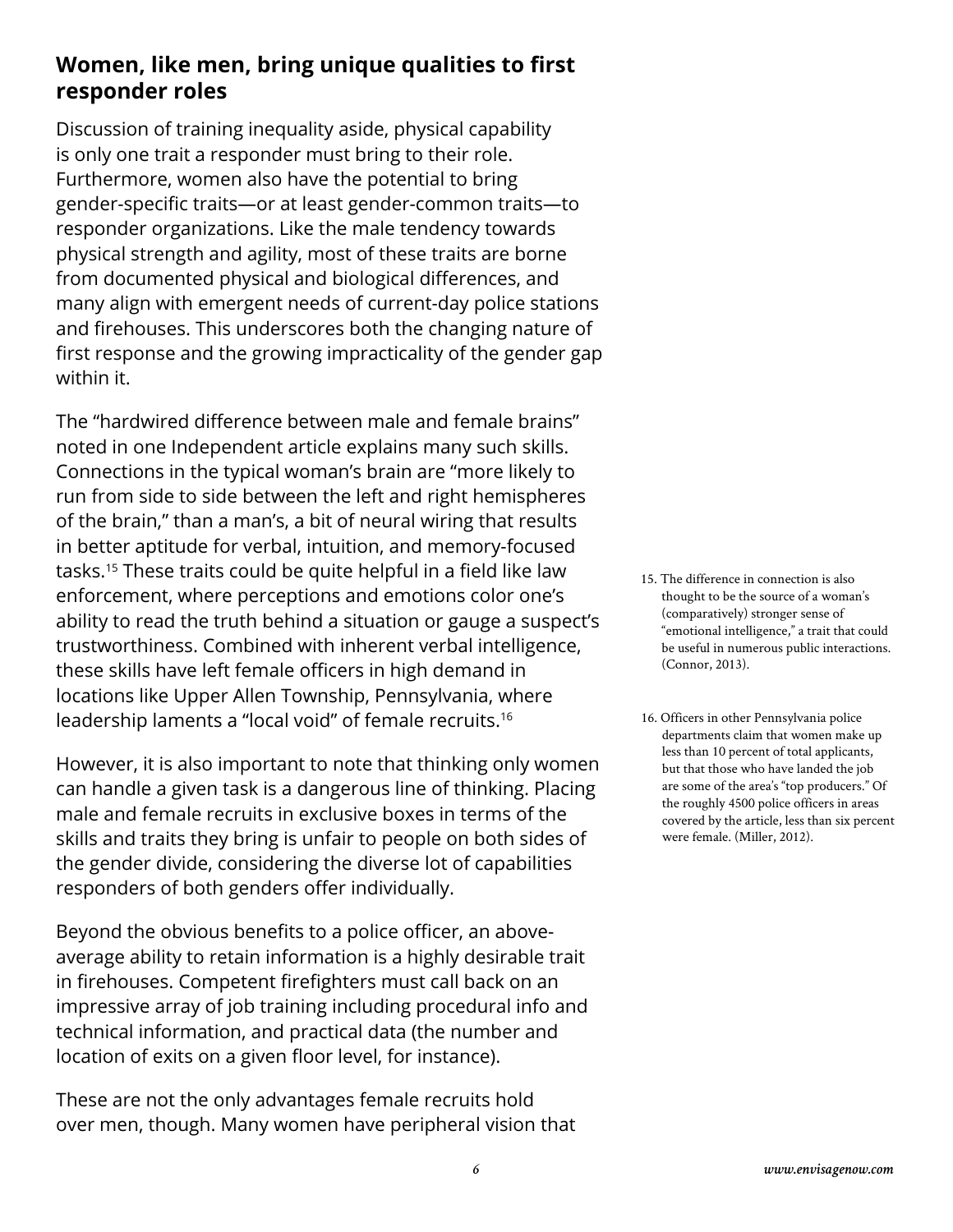extends to nearly 180°; men are generally incapable of the same peripheral range.<sup>17</sup> Women are more capable of parsing through aural clutter, which makes it easier to decipher specific sounds in a noisy environment. On the visual end, they have a higher number of cone-shaped eye cells, giving more scientific basis to the longstanding notion that women see more colors (and see the colors both genders can see) better than men.

#### **Physical differences between men, women may explain differences in policing styles**

Speaking specifically to the gender gap in law enforcement, the dearth of female officers in states like Pennsylvania undoubtedly mirrors a larger need for police organizations around the country. This is of particular importance considering the needs, wants, and aspirations of many modern policing organizations. As a rule, departments large and small are under pressure to use less force, to spend fewer dollars on payouts to wronged suspects and civilians, and, increasingly, to implement methods that put use of force behind other, less violent, strategies.

Returning to another topic discussed earlier—namely, the basic biological differences between sexes—it is easy to see how the average woman's strengths might foster more desirable outcomes in these areas. However, discussing this topic also means dispelling the misconception that men and women tend to hold widely attributed personality traits because testosterone or estrogen made them that way.

Hormones do not directly influence behavior in that they do not tell the person producing them what to do. Instead, endocrine sciences believe they "change the probability that a particular behavior will be emitted in the appropriate situation."18 The difference between these two perspectives is subtle but essential—it is comparable to the difference between knowing what someone is going to do in a situation and having a rough feel for how they may react from a range of possible behavioral outcomes. In a policing context, the female body's comparatively high levels of estrogen, oxytocin, and other hormones mean a woman might be more likely to emit behaviors that align with the changing face of law

17. The research also uses a common marriage trope to explain the differences in vision: Since men are better at what's seeing directly in front of them, it's entirely possible that they can see a clean room while a woman can look at the same space and — with her superior peripheral vision — see a cluttered mess (Parnell, 2015).

18. By the same token, these hormones begin to influence behavior at a very young age. Girls are more likely to display nurturing behavior than boys from early development; boys, as anyone who has dealt with children of both genders has likely surmised, are more likely to "engage in rough-and-tumble play" (Nelson, 2017).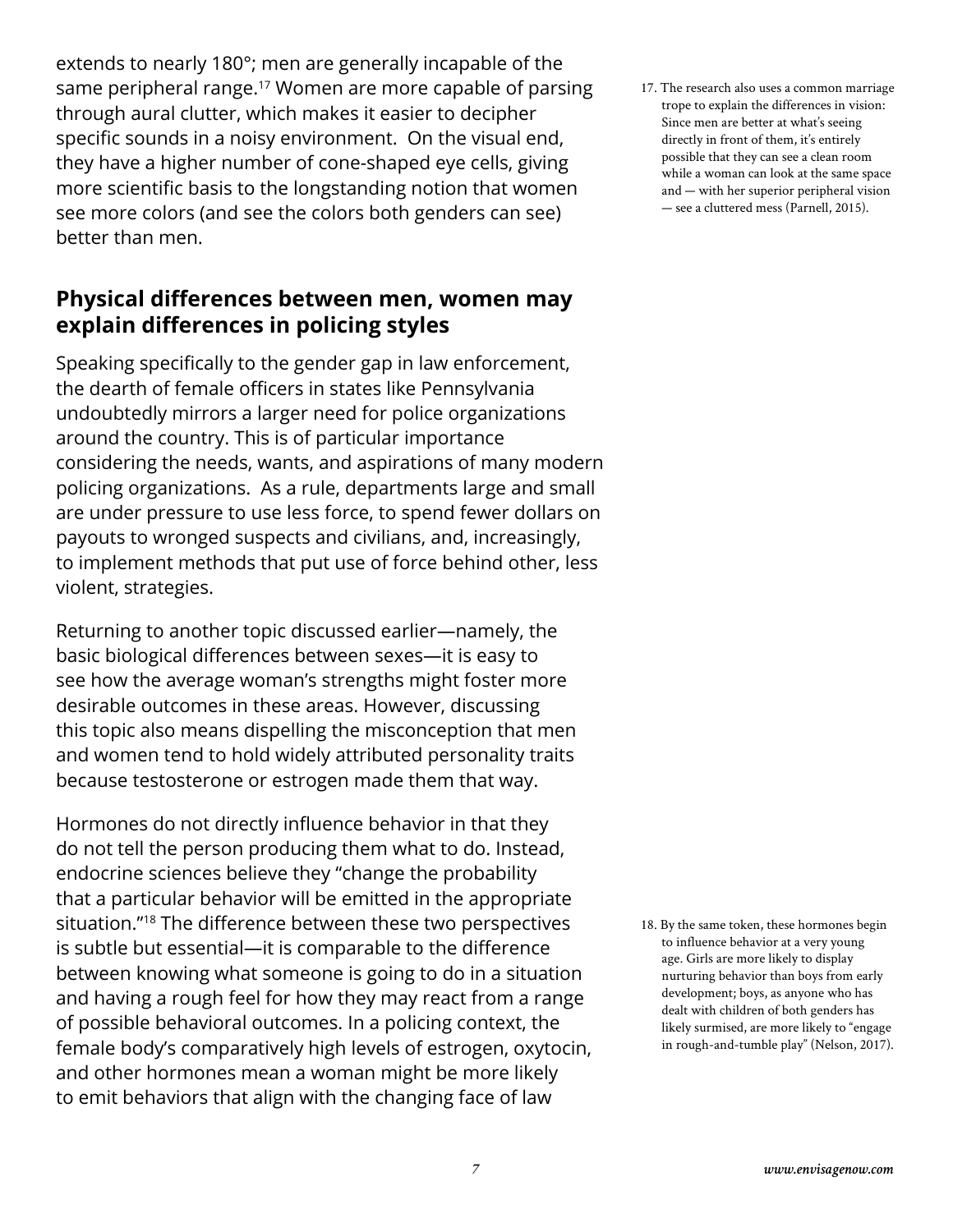enforcement. For example, a female officer may be more adept at understanding a contentious situation from dual perspectives, or using verbal skills to talk down an angry suspect before resorting to use of force.

This idea is further reflected in the tend-and-befriend hypothesis of behavior. Where men are likely to survey a dangerous situation from a fight-or-flight perspective, research suggests women attempt to gain a better understanding of why they, as well as the people around them, are feeling such stress. In one study, females placed in a stressful situation and shown images of angry or scared faces saw increased coordination between the areas of the brain that regulate empathy and emotional understanding; males, on the other hand, saw reduced neural coordination in the same situation.<sup>19</sup>

Putting this another way, a surplus of estrogen doesn't mean a woman will take a nonviolent approach or avoid confrontation any more than a surplus of testosterone unilaterally makes men react to stress with violence. However, the hormones can influence both genders to approach situations with baseline behaviors in mind—both sides of which can prove valuable in different response situations.

Now consider modern law enforcement's stance towards aggression and use of force. Though force is unquestionably critical for officer and public safety in various situations, using it as a primary means of response has largely been left by the wayside as a practice and a philosophy. Training that emphasizes talk, de-escalation, and even understanding, on the other hand, has become increasingly common, a response to changing community standards, widespread availability of pocket-sized video recording devices (e.g. smartphones) $20$ , and substantial payouts to victims of excessive force. The Chicago Police Department's nationally covered changes reflect a prime example of this. Reacting to local and national incidents, as well as pressure from the Department of Justice and the Chicago community, the City has required its 12,000-plus pool of officers to undergo intense training that emphasizes de-escalation and the "sanctity of life." Blows to the head and chokeholds—formerly considered basic defensive tactics—are now deemed as deadly force, and thus only allowable when "'all other reasonable alternatives have been exhausted.'"<sup>21</sup>

19. Ultimately, these stimuli could result in male responders being less likely to attempt understanding during tense situations, a diametric difference from the response a female officer in the same situation might emit (Mather et. al, 2010).

- 20. Though cameras don't provide a perfect contextual understanding of a situation, they are treated as such when video evidence of police wrongdoing is submitted. Whether a recording "tells the whole story" or not, any recorded behavior that could be taken as abuse is likely to be perceived that way, especially when framed as such (Envisage, 2017).
- 21. If anything, this change is so stunning because of the Chicago PD's sheer size, the cost of the added training, and the amount of emphasis they put on de-escalation. The training largely goes against the common police philosophy of defending oneself above all and instead places value in making small concessions to suspects and carrying out other behaviors that may lessen tensions in the moment (Jackman, 2017).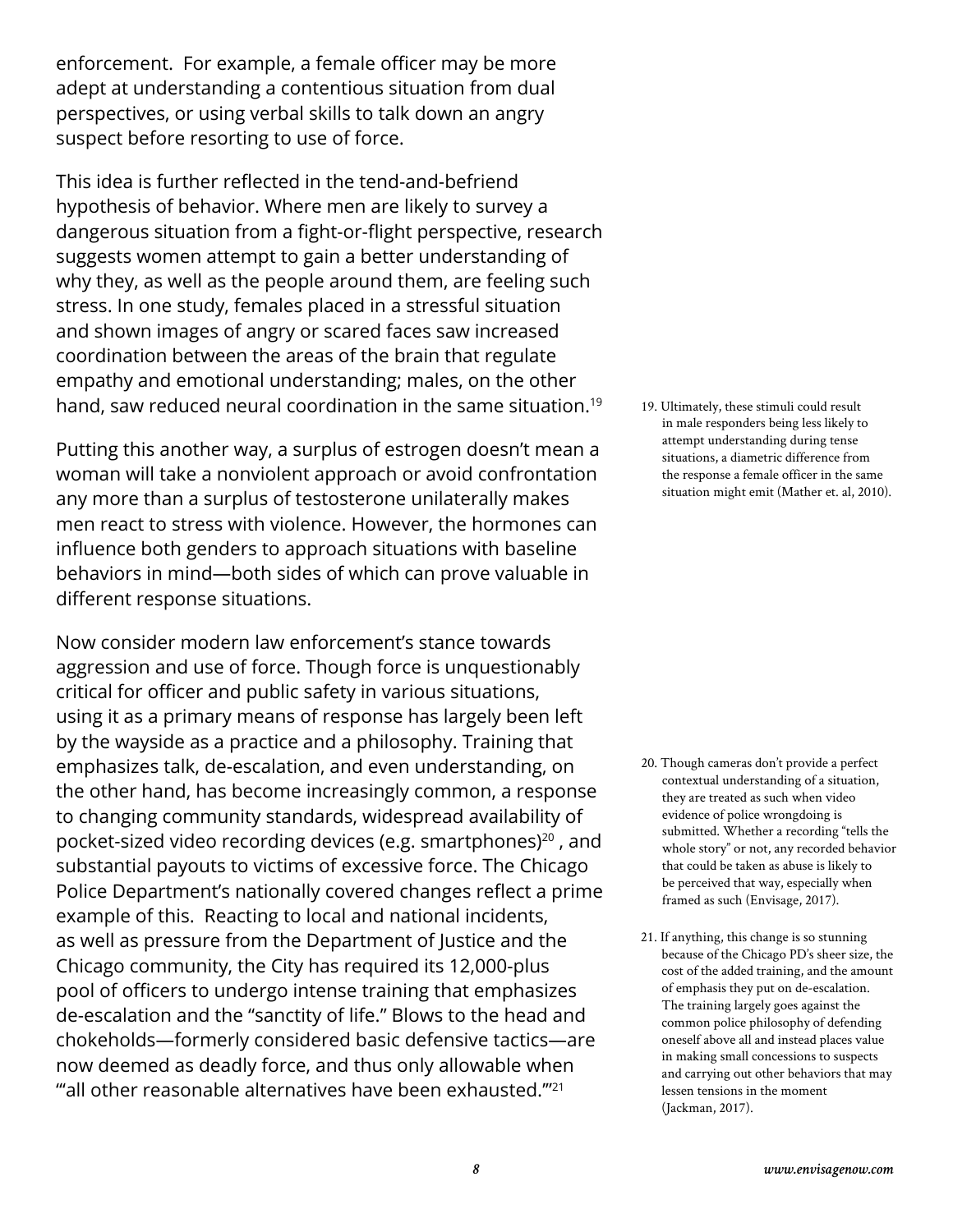Naturally, changes that could hypothetically put officers in harm's way by emphasizing talk over action have drawn criticism from the policing community and other onlookers. However, the point is not to promote or dismiss the rising trend against force. Instead, it is to illustrate that the change is coming in some ways, and is already here in others. In the end, this may be what allows police departments to derive benefits from their female recruits. If reducing force incidents were a major area of focus, the inclusion of people with a biological predisposition for verbal skill and emotional empathy would be extremely beneficial.

Female officers in one study were responsible for only six percent of dollars paid out in excessive force judgments, where payouts for force cases involving male officers were likely to cost 2.5 to 5.5 times more. Other numbers follow a similar logical line. According to the same data, men are substantially more likely to be named in use of force complaints, and allegations against male officers are almost nine times more likely to be sustained.<sup>22</sup>

Any statistical gulf this wide should be subject to scrutiny. First, it should be noted that much of this research comes from an organization with a stated desire to advance female interests in policing. This is hardly a bad thing on its face, but it is worthy of consideration where objective figures are concerned, especially when the language surrounding the numbers displays a clear gender-political bent. Second, the "newest" data on the subject is still over 15 years old, leaving one to wonder just how different newer figures might be with the day's focus on de-escalation. Third, and finally, while certain statistics (namely, the figures outlining how much force cases cost by gender) may need to figure in the relatively small number of female police officers to make a point, others fail to consider it when they arguably should. If women comprised a larger percentage of the overall police force, common sense and basic statistics dictate they would be party to a higher percentage of complaints.

22. On the other hand, women are named in only two percent of sustained allegations for excessive force (National Center for Women & Policing, 2002).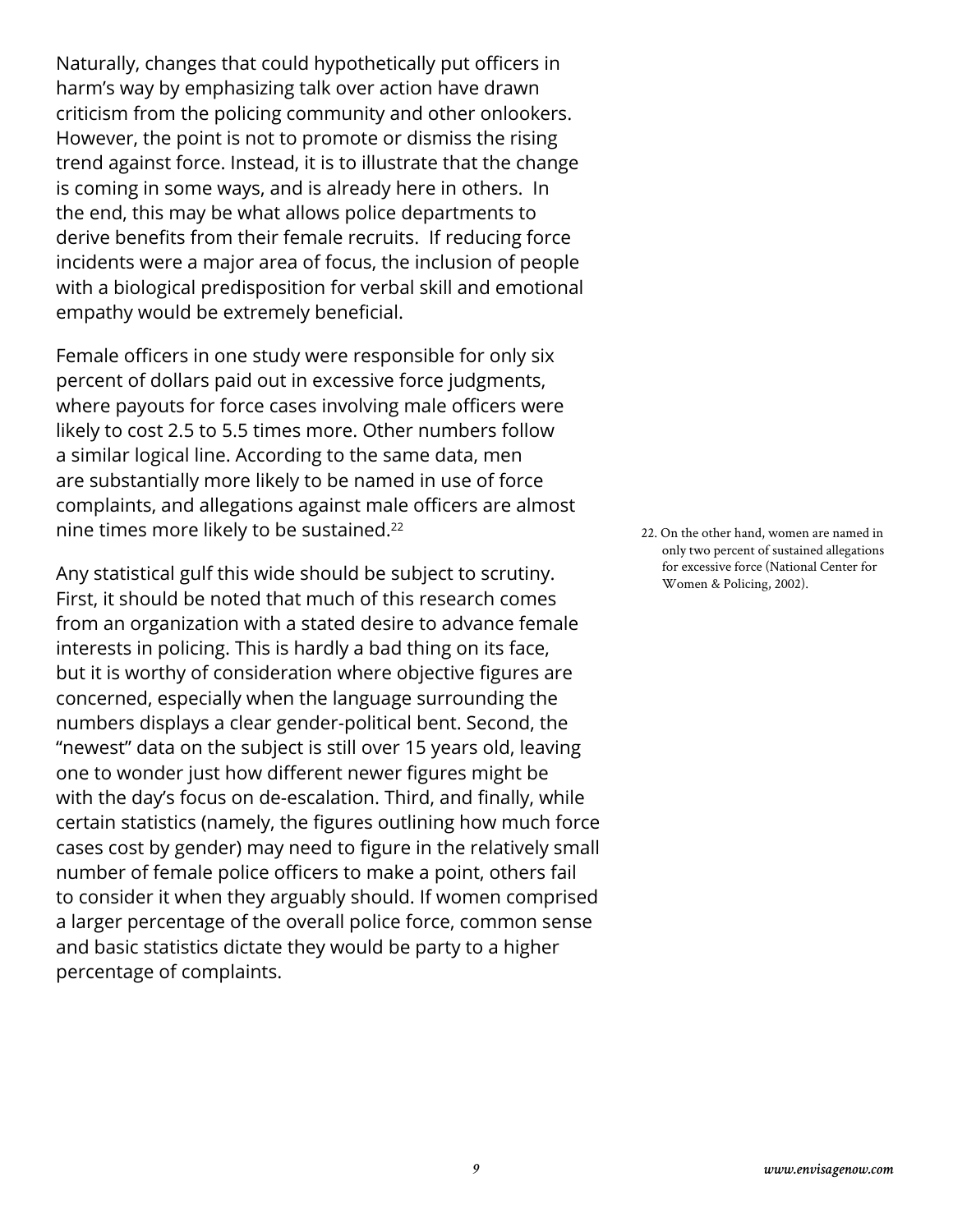#### **A chicken-or-egg dilemma: Why potential female recruits may not wish to work in a maledominated field**

Figures like these, while undoubtedly helpful in proving the existence of a gender gap and instrumental in explaining how it could be harmful, do not necessarily point to the causes of the gap. Most reasonable decision-makers in hiring positions understand that an expanded female presence might be of value in their firehouse or EMS service, but getting to the point where qualified candidates are available is another challenge altogether.

Unfortunately, direct data beyond factors we have already discussed is far from abundant. In Corpus Christi and Pennsylvania—as well as other locations, including those in England<sup>23</sup> —retooling training standards to better meet the female physiology has, unsurprisingly, resulted in a more representative gender mix. Along with more females passing, more representative physical standards would presumably cause more women to apply in the first place. The woman who hears her physically fit workout partner failed a relatively grueling test may be less likely to apply herself. Meanwhile, the same woman may decide to attempt her lifelong dream of becoming a firefighter if she hears her fit friend passed: Since prior representation tells her it is, in fact, possible to achieve the goal, in other words, she is more likely to try.

Other factors undoubtedly contribute as well, though research has yet to link them directly to the gap. First is the notion that a male-dominated work culture carries with it traits a potential female recruit may find undesirable. Rumors alleging rampant sexual harassment in the firefighting industry, for example, have swirled for many years, with several high-profile cases surrounding well-known departments.<sup>24</sup> As in the above example, it is reasonable to assume a woman who would otherwise want to be a firefighter may not bother to apply after researching the topic and discovering endless search pages of unflattering information. Between the high-profile cases,<sup>25</sup> blogs from male firefighters exhorting their colleagues to cease the harmful behavior, $26$  and industry blogs alluding to the field's "elephant in the room,"<sup>27</sup> there are no shortage

- 23. In the UK, relaxing standards led to a "surge" in the number of female firefighters, a change that naturally ended in praise from one side and discontent from the other (Daily Mail, 2011).
- 24. Much research has been undertaken on the topic of sexual harassment in firefighting over the years. However, efforts have been stymied by hugely variable definitions of what constitutes sexual harassment, fear of professional retribution, and other problems common to research of unpleasant facts. That said, there is evidence that women in maledominated industries are more likely to be subject to harassment, such as sexual advances and exposure to pornography (Russo, 2013).
- 25. In other instances, male firefighters are the subject of sexual harassment: Hazing rituals involving nude colleagues, for instance, led a male rookie to sue the FDNY (Balsamini and Edelman, 2017).
- 26. Though more passionate than most, Avsec's blog is far from the only firefighter-written post expressing upset at sexual harassment — and a perceived culture that allows it  $-$  in firefighting (Avsec, 2017).
- 27. Among other concerns, many such industry sources are upset that the actions of a few give the industry a bad name — a fair position for any firefighter to hold alongside their concern for female colleagues (Murphy, 2013).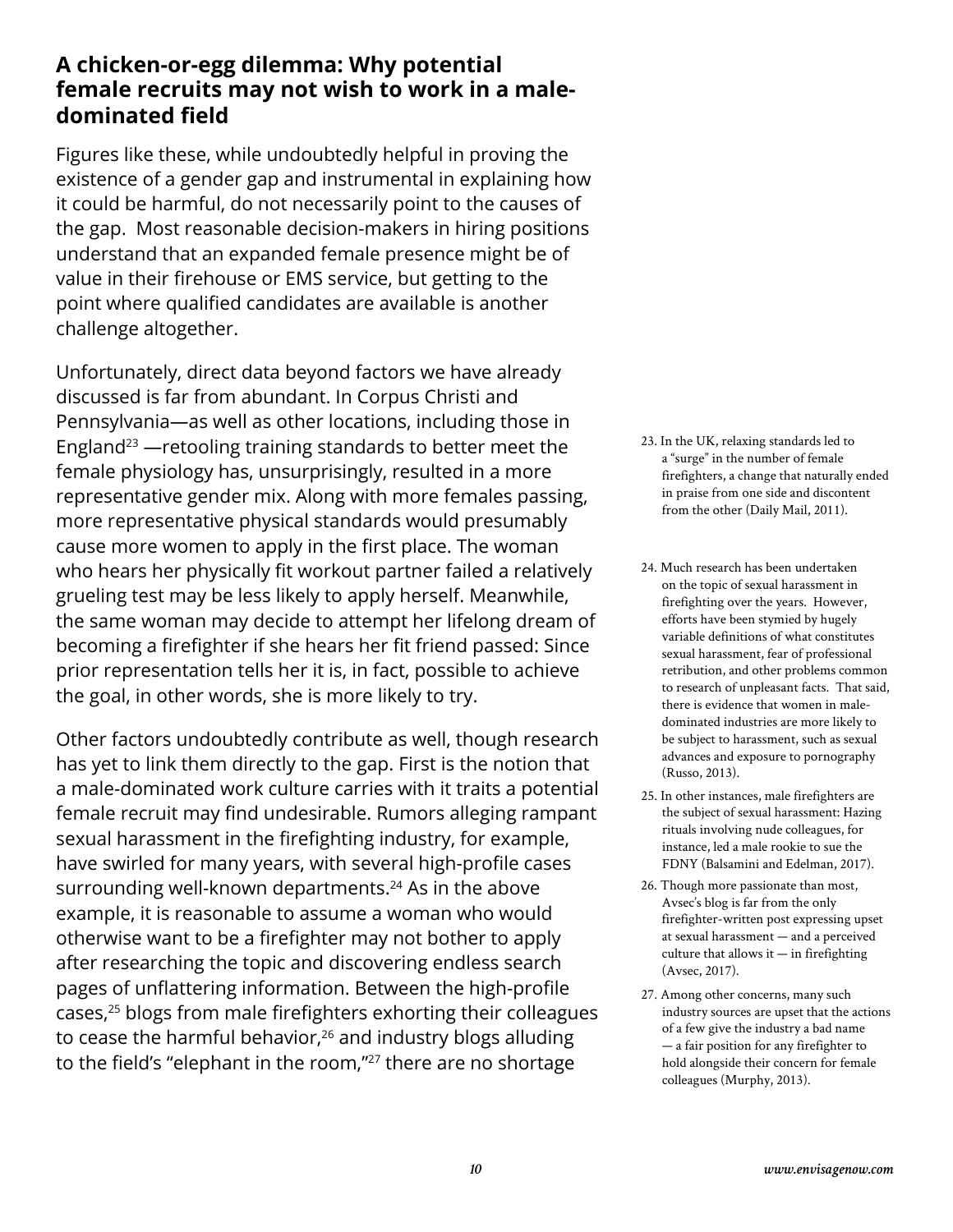of secondary data sources to prove firefighting's gender politics aren't always friendly to females. Similar rumors and reputational issues also surround policing to varying degrees.<sup>28</sup>

Note here that overt sexual harassment is not the only uncomfortable artifact of a male-heavy field. For the woman with general concerns about working in an office comprised primarily of men, reluctance to apply becomes a sort of chicken-or-egg quandary. On a more abstract level, it is easy to see how marketing and recruitment materials geared towards a primarily male audience could potentially alienate women. Images featuring teams of men decked out in tactical fire- or crime-fighting gear may not provide the most persuasive argument to female onlookers.<sup>29</sup>

Of course, considering that the longstanding view of firefighting and law enforcement as men's fields may be enough to curb interest from many women on its face, before the potential recruit considers office gender politics or biased hiring practices. In much the same way women see disproportionate representation in fields like teaching and nursing—and in the same way some men see these fields as for women—a variety of field-specific concerns may further the gap, but individual perceptions like these also have a hand.

## **How can police, fire, and EMS leaders create more gender-aware workplaces?**

Even if we exclude all the issues listed throughout this paper, however, it is fair to assume some level of gender disproportion (and complaints about the factors behind it) would exist in first response. While the industry is undoubtedly making strides, drawing and retaining one gender to any field generally run by another will be fraught with the complexities, challenges, and realities of gender politics and stereotypes.

Considering all the factors in this paper then, we can come to three conclusions:

1. In our current culture, men and women are fundamentally different on physical and biological levels, and social conventions make those differences even more pronounced

28. In one study, 80 percent of female Dallas police said sexual harassment occurred in their department, and 50 percent said they'd personally experienced it (Segrave, 2014).

29. To curb this complaint, it has been recommended that departments locate good female recruitment sources and send custom-created fliers with images of female employees on them (Milgram, 2005).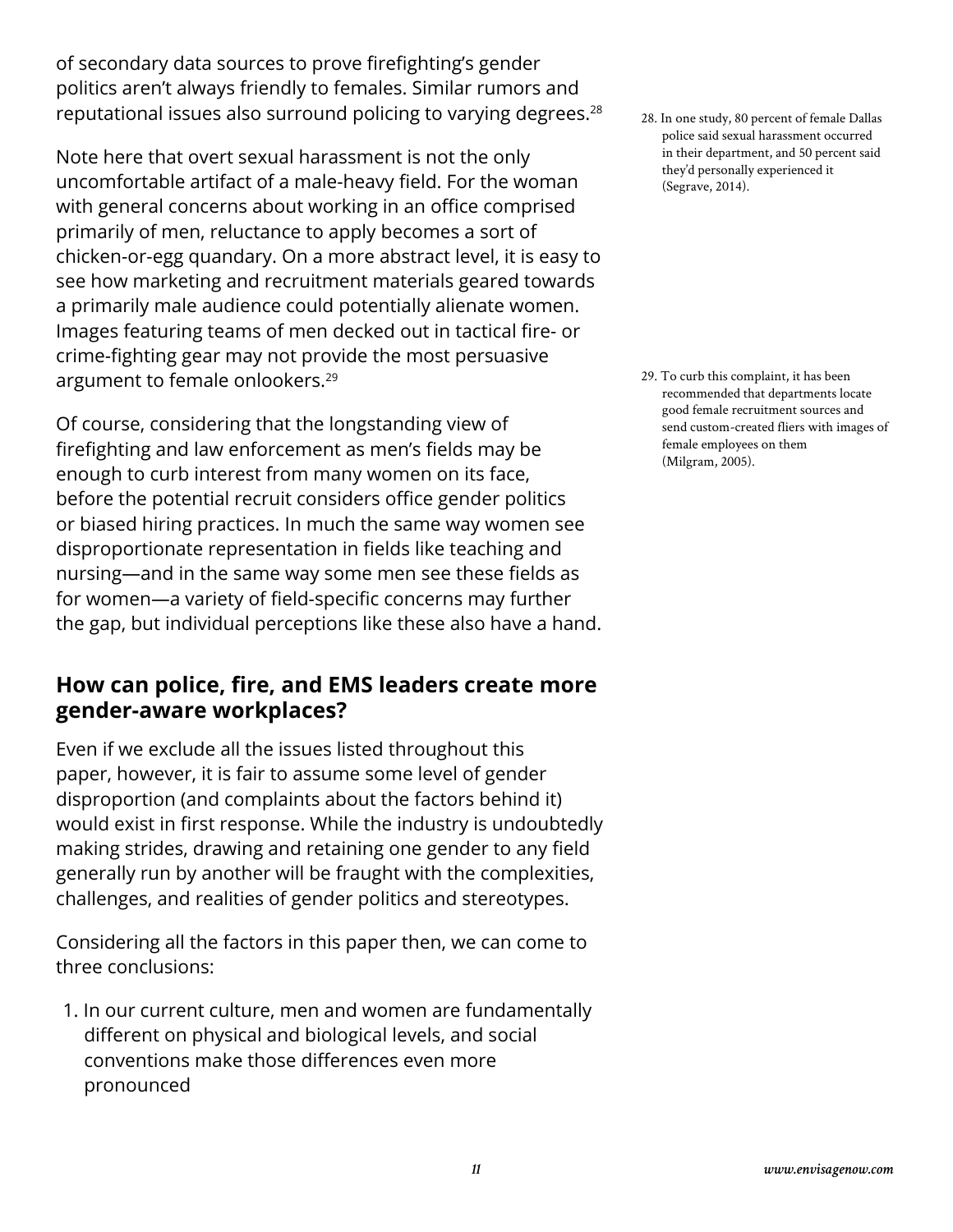- 2. Because of this, first response organizations should make gender awareness the goal—not an arbitrary focus on gender equality at all costs
- 3. In order to address the gender imbalance in all first response fields, leadership must make significant alterations that touch every aspect of a recruit's career: Initial and ongoing training standards, cultural reflections of a male-dominated workplace, and unfair assumptions about what female recruits can and cannot do, for just three examples.

This is not to say that gender equality is a bad thing, or that first response should not strive for such equality. Instead, this paper proposes that more awareness of the difference between genders may help organizations add more females to their rosters and play to the strengths of every person, male and female, on the payroll.

To this end, it may seem that a paper on the topic of gender equity should put more focus on men and the issues they face in the workplace. While men do undoubtedly face unique challenges based on their gender, consider the following quote:

"When it comes to gender issues [in the workplace], men generally don't feel the impact. For women, gender issues have full impact, affecting their lives constantly. Our gender identities shape what hurts and helps us, knowingly or unknowingly."30

This quote is especially poignant as applied to first response. It bears repeating that, because the field is primarily inhabited by males, things that seem normal (for instance, physical training screens) may actually be restrictive to or biased against female recruits and employees. The common example of harmless banter becoming sexual harassment or an unwanted advance after falling on the wrong ears illustrates this point. Following that logic, it is easy to understand how male colleagues and onlookers may heap scorn or derision on new or existing female employees when they feel rules are being unfairly bent for nothing more than the sake of

30. The article also cites a survey in which 72 percent of male respondents claimed "much progress had been made towards women's empowerment and career progression"; female executives — a group who ostensibly already enjoyed a great deal of career progression — disagreed with the idea at a rate of 71 percent. It's another take on the power of perception in the workplace, and how seemingly innocuous policies and behaviors can carry an unintentional-yet-harmful slant (Liswood 2015).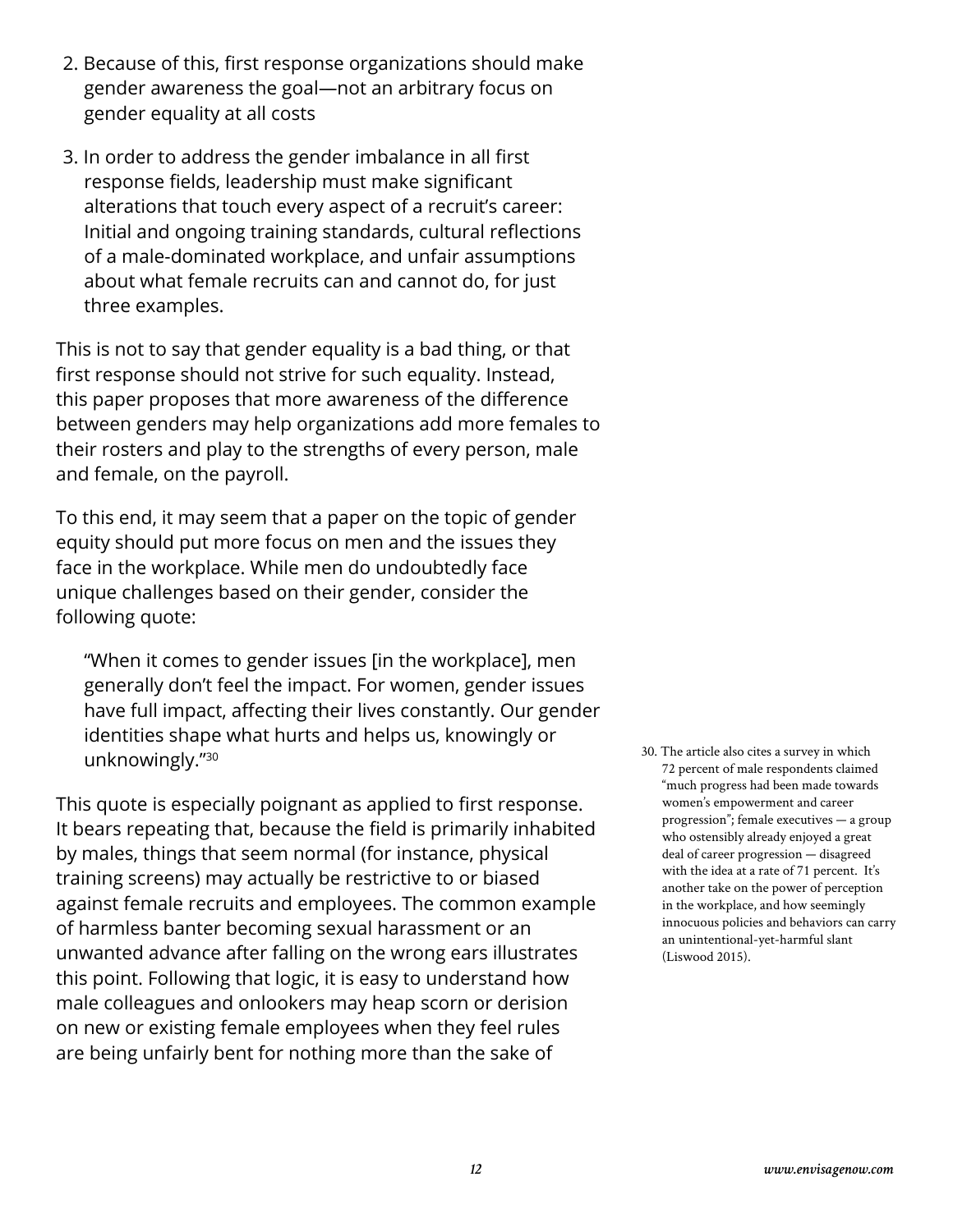inclusion—when often, the changes are more in the name of levelling the playing field.

For many departments, the first step in fostering a more gender-aware workplace will naturally involve recruitment and screening processes. Though existing recruitment materials may not have been explicitly designed with males in mind, does it appear that way when examined from a more neutral perspective? Are there insights into the split between male and female pass-rates on your physical fitness screens (and subsequent continuing-fitness training programs)? Do female employees who are otherwise good at their jobs struggle with the physical training and testing aspects of the work? Taking an objective look at these factors may help a department add more females to their ranks if the existing employee base is onboard.

Further, departments must strive to give women a more active role in deciding how to make first response fields more receptive to female recruits: Just as men do not experience the inherent biases in training and other aspects of the field; it may be hard for them to see every aspect of the job that carries unfair assumptions or expectations.

Returning to the topic of training, changes that highlight the subtle differences between men and women can reap benefits. For one example, an author notes, offering female recruits incremental feedback instead of long lists might be useful: Because many women are natural multitaskers, they may otherwise be inclined to address every point of improvement an instructor offers at once, leaving them frazzled and their attempts at learning less effective.<sup>31</sup> Meanwhile, firearm training and carry rules that account for discrepancies in hand size may lead to better performance on the range and more accuracy in high-stakes, real-life situations.

There is also some evidence that fitness-minded women derive more enjoyment and better results from holistic mindbody exercise regimens, as well as programs that emphasize a balance of improvements and health benefits<sup>32</sup> —explaining to some degree why yoga courses and similar classes often market themselves to women. Organizations may be able to

31. The author also suggests using team-based exercises, in which recruits work towards a shared goal, instead of direct competition when working with females: Because they tend to value social connection more and competition less, women may be more likely to engage with challenges that promote a group task (Ellifritz, 2016).

<sup>32.</sup> Experts also note that women, being more flexible, tend to enjoy flexibility-focused exercises and risk injury when attempting upper-body strength training courses designed for men (Soren, 2015).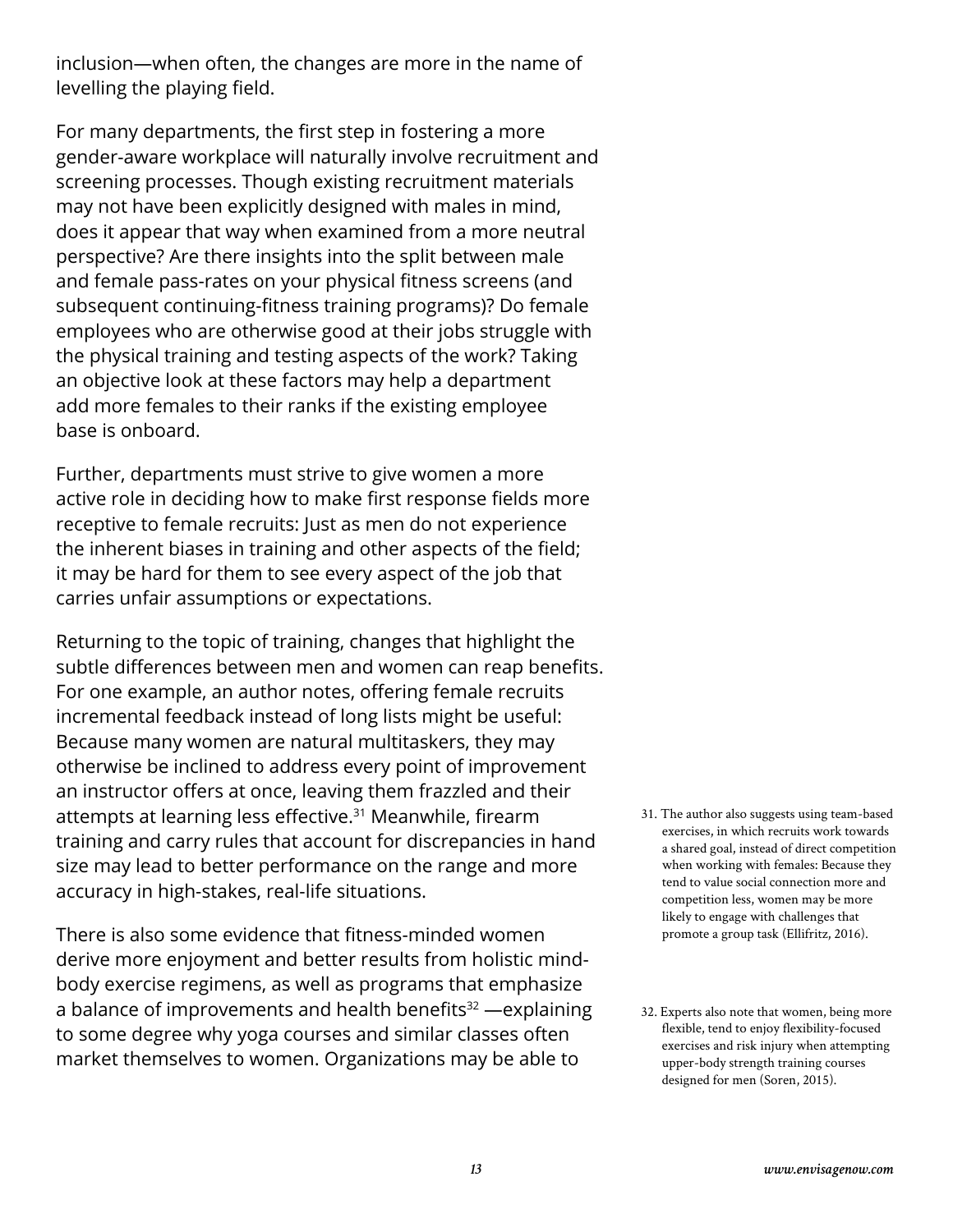parlay this info into training regimens that incorporate role realities into exercise.

There is also the culture of the workplace itself. While sexual harassment, unwanted advancements, and other unwanted sexual expressions are obviously unacceptable regardless of which gender receives them, keeping an eye out for smaller cultural rifts that alienate one gender or another can promote better awareness. Leadership should look for informal practices and policies that put women on less-important tasks (or punish things women might be less likely to achieve at by diminishing their role). Here, even behaviors borne from good intentions can be perceived as negatives: In police stations, for instance, a strong protector's urge may lead male officers to look after female recruits in ways that make them feel uncomfortable and singled-out, this despite the male officer's earnest attempts to be helpful. These misunderstandings can breed hostilities that feel perfectly valid on both sides.

## **Conclusion**

To some point, issues in gender politics remain one of first response's biggest challenges. From the unique skills and perspectives females bring to the workplace to fear of state and federal intervention, there are numerous reasons to implement programs and policies that support female participation—and very few reasons to maintain the status quo.

This point may carry extra weight in policing, considering the challenges law enforcement organizations face in the wake of changing societal demands. It would be disingenuous to say males are not better suited to certain physical aspects of the job, but saying the challenges and roles require physical skill and little else does a great disservice to the field and the men and women working within it. Women are just as capable of fulfilling the job's duties, and they bring natural skills and talents that make them better at some aspects of the work, just like men do.

In other words, even forward-thinking organizations may benefit from revisiting their approach to the gender divide.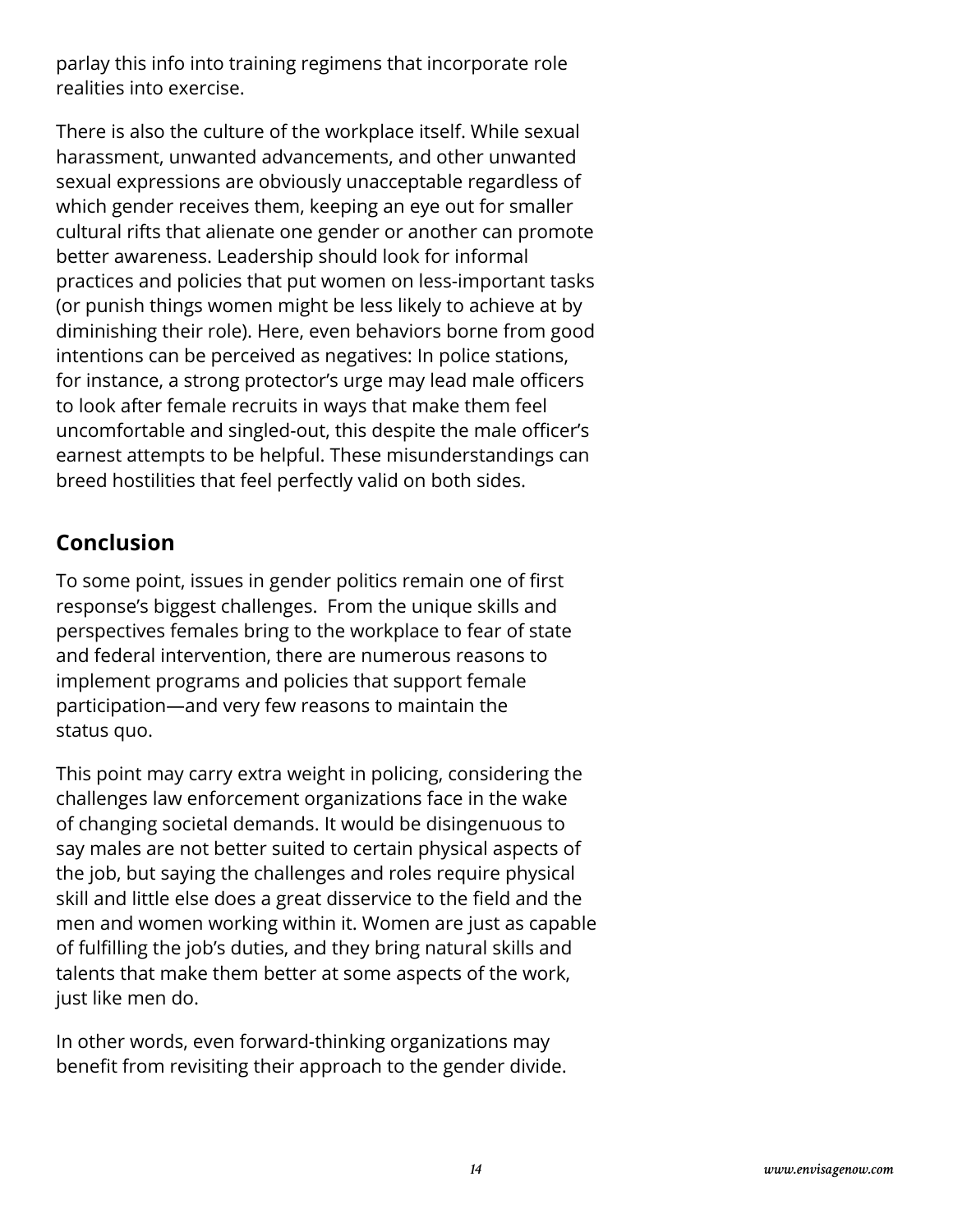Though the common refrain in fixing issues like these revolves around the idea of equality, a better description of the need would be enhanced gender awareness. By taking the way men and women experience the world into account and altering policy, practice, and hiring doctrine to better match the perspectives, organizations can offer a more level playing field and perhaps even glean better performance from their employees. In a field where the split between genders comes nowhere close to the national average, it's more than a good idea — it's critical, and will only grow in importance as departments strive towards greater gender diversification.

**To cite this article: E**nvisage Technologies. "Gender in First Response How Biology and Physiology Shape Male and Female Responders" www.envisagenow.com/gender-differences, 16 May 2018.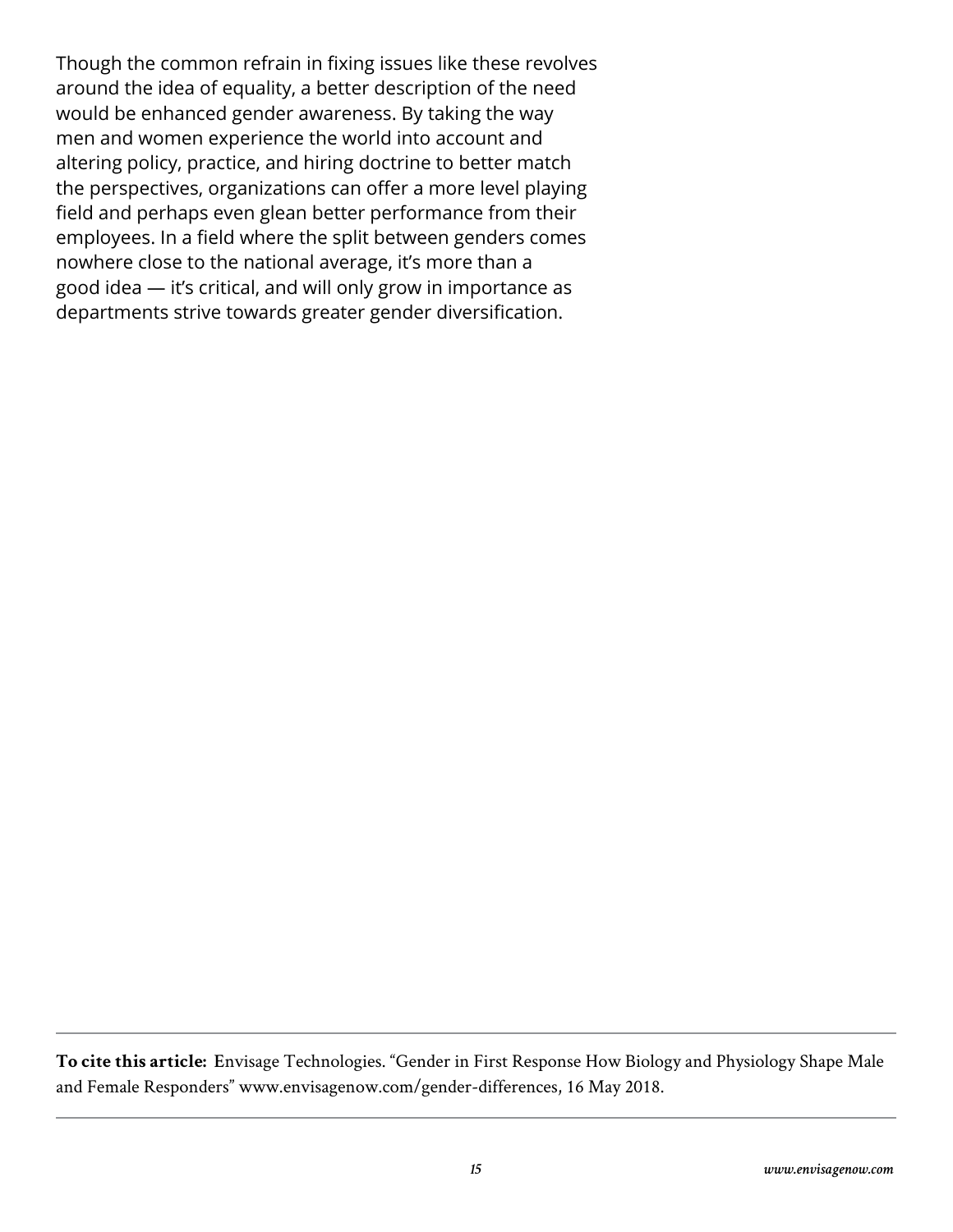#### **References**

- United States Department of Labor. (2010). Women in the Labor Force in 2010. US Department of Justice, January 2010. Retrieved on June 6, 2017 from https://www.dol.gov/wb/factsheets/qf-laborforce-10.htm.
- Haynes, H. and Stein, G. (2017). US fire department profile. National Fire Protection Association, April 2017. Retrieved on June 12, 2017 from http://www.nfpa.org/news-and-research/fire-statistics-and-reports/fire-statistics/the-fire-service/ administration/us-fire-department-profile.

Women and Policing. (2010) Retrieved on June 12, 2017 from http://womenandpolicing.com.

- Severson, D. (2012). Fun Facts About EMTs. The Nest, 2012. Retrieved on June 12, 2017 from http://woman.thenest.com/ fun-emts-14156.html.
- Ford, J. (2015). Newest woman FDNY firefighter failed crucial fitness exam, leaked test results show. Pix 11, 5 May 2015. Retrieved on June 12, 2017 from http://pix11.com/2015/05/05/newest-woman-fdny-firefighter-failed-crucial-fitnessexam-leaked-test-results-show/.
- 8fit. (n.d.). Training Differences: Men and Women. 8fit, n.d. Retrieved on June 12, 2017 from https://8fit.com/fitness/ training-differences-men-and-women/.
- Miller, A. E. et. al. (1992). Gender differences in strength and muscle fiber characteristics. SpringerLink, 20 November 1992. Retrieved on June 12, 2017 from https://link.springer.com/article/10.1007/BF00235103.
- Niedziocha, L. (2015). Gender vs. Level of Cardiovascular Fitness. Livestrong, 10 July 2015. Retrieved on June 13, 2017 from http://www.livestrong.com/article/546912-gender-vs-level-of-cardiovascular-fitness/.
- United States Department of Justice. (2013). Justice Department Settles Sex Discrimination Lawsuit Against Corpus Christi, Texas, Police Department. United States Department of Justice, 15 May 2013. Retrieved on June 12, 2017 from https:// www.justice.gov/opa/pr/justice-department-settles-sex-discrimination-lawsuit-against-corpus-christi-texas-police.
- Associated Press. (2014). Justice Department sues Pennsylvania State Police, claiming fitness tests discriminate against women. Fox News, 30 July 2014. Retrieved on June 13, 2017 from http://www.foxnews.com/politics/2014/07/30/ justice-department-sues-pennsylvania-state-police-claiming-fitness-tests.html.
- Griggs v. Duke Power Co. U.S. 124. (1971). Retrieved on June 12, 2017 from http://caselaw.findlaw.com/us-supremecourt/401/424.html.
- Van Brocklin, V. (2013). Physical fitness double standards for male and female cops?. PoliceOne, 18 December 2013. Retrieved on June 12, 2017 from https://www.policeone.com/patrol-issues/articles/6681168-Physical-fitness-doublestandards-for-male-and-female-cops/.
- Germano, K. (2015). Make the Standards for Male and Female Marines Equal. The New York Times, 20 August 2015. Retrieved on June 12, 2017 from https://www.nytimes.com/roomfordebate/2015/08/20/should-women-serve-incombat-roles/make-the-standards-for-male-and-female-marines-equal.
- Connor, S. (2013). The Hardwired Difference Between Male and Female Brains Could Explain why Men are 'Better at Map Reading'. The Independent, 3 December 2013. Retrieved on June 13, 2017 from http://www.independent.co.uk/lifestyle/the-hardwired-difference-between-male-and-female-brains-could-explain-why-men-are-better-at-map-8978248. html.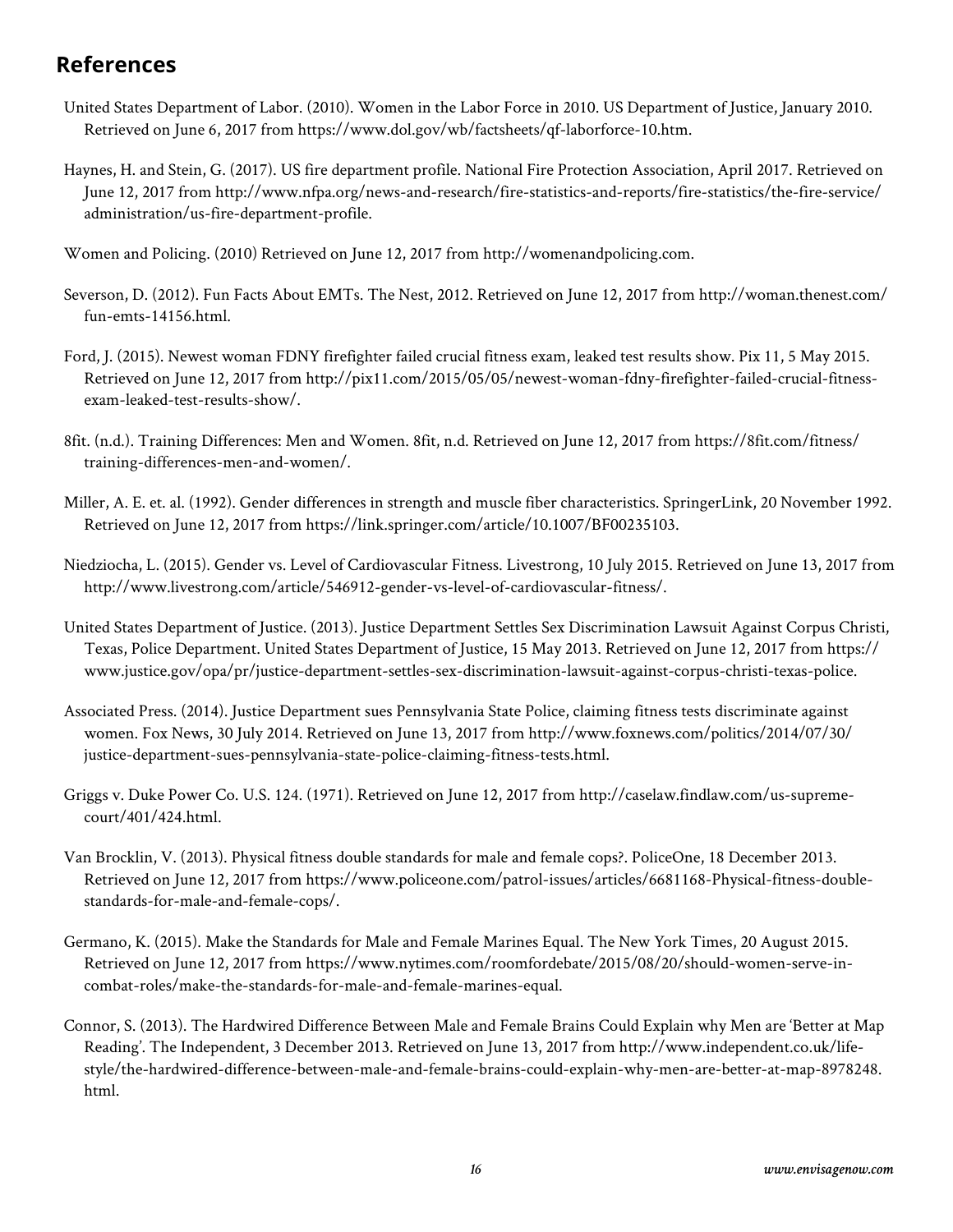- Miller, B. (2012). Female police officers are rare but sought after for unique skills. Penn Live, 8 December 2012. Retrieved on June 13, 2017 from http://www.pennlive.com/midstate/index.ssf/2012/12/female\_police\_officers.html.
- Parnell, S. E. (n.d.). How a Man's Mind Really Works! Part 4. Dulcimer Medical Center, n.d. Retrieved on June 12, 2017 from http://www.dulcimermedicalcenter.org/documents/mans\_mind4\_040505.pdf.
- Nelson, R. J. (n.d.). Hormones & Behavior. NOBA, n.d. Retrieved on June 12, 2017 from http://nobaproject.com/modules/ hormones-behavior.
- Mather, M. et. al. (2011). Sex differences in how stress affects brain activity during face viewing. US National Library of Medicine, 6 October 2011. Retrieved on June 12, 2017 from https://www.ncbi.nlm.nih.gov/pmc/articles/PMC2948784/.
- Envisage Technologies. (2017). Rise in body camera usage and support highlights challenges of mass implementation. Envisage Technologies, 2017. Retrieved on June 13, 2017 from https://www.envisagenow.com/rise-in-body-camerausage-and-support-highlights-challenges-of-mass-implementation/.
- Jackman, T. (2017). Chicago police adopt de-escalation in sweeping change to use-of-force policy. The Washington Post, 17 May 2017. Retrieved on June 13, 2017 from https://www.washingtonpost.com/news/true-crime/wp/2017/05/17/ chicago-police-adopt-de-escalation-in-sweeping-change-to-use-of-force-policy/.
- Lonsway, K. et. al. (n.d.). Men, Women, and Police Excessive Force: A Tale of Two Genders. Women and Policing, n.d. Retrieved on June 12, 2017 from http://womenandpolicing.com/PDF/2002\_Excessive\_Force.pdf.
- Daily Mail Reporter. (2011). Fire brigade relaxes strength and fitness test to make entry easier for women. Daily Mail, 11 April 2011. Retrieved on June 12, 2017 from http://www.dailymail.co.uk/news/article-1375381/Fire-service-strengthfitness-tests-relaxed-allow-women-firefighters.html.
- Russo, B. (2013). Women Firefighters' Strategies for Advancement in the Fire Service: Breaking Down Barriers in Gender-Based Occupations. ShareOK, n.d. Retrieved on June 13, 2017 from https://shareok.org/bitstream/handle/11244/15098/ Russo\_okstate\_0664D\_13030.pdf?sequence=1.
- Balsamini, D. and Edelman, S. (2017). Black FDNY rookie sues after 'sexual hazing' by nude firefighters. New York Post, 22 January 2017. Retrieved on June 12, 2017 from http://nypost.com/2017/01/22/black-fdny-rookie-sexually-hazed-bynude-firefighters-suit/.
- Avsec, R. (2017). Sexual Harassment of Female Firefighters: New Year, Same Old Headlines. Fire & EMS Leader Pro, 23 January 2017. Retrieved on June 12, 2017 from http://www.fireemsleaderpro.org/2017/01/23/sexual-harassmentfemale-firefighters/.
- Murphy, J. K. (2013). The Dilemma of Being a Woman Firefighter, Part 1. Fire Engineering, 19 September 2013. Retrieved on June 13, 2017 from http://www.fireengineering.com/articles/2013/09/the-dilemma-of-being-a-woman-firefighterpart-1.html.
- Segrave, K. (2014). Policewomen: A History. Retrieved on June 13, 2017 from https://books.google.com/books?id=Wy9iAg AAQBAJ&pg=PA277#v=onepage&q&f=false.
- Milgram, D. (2005). Get the facts: Recruiting women officers. PoliceOne, 3 March 2005. Retrieved on June 13, 2017 from https://www.policeone.com/police-products/female-police-officers/articles/97459-Get-the-facts-Recruiting-womenofficers/.